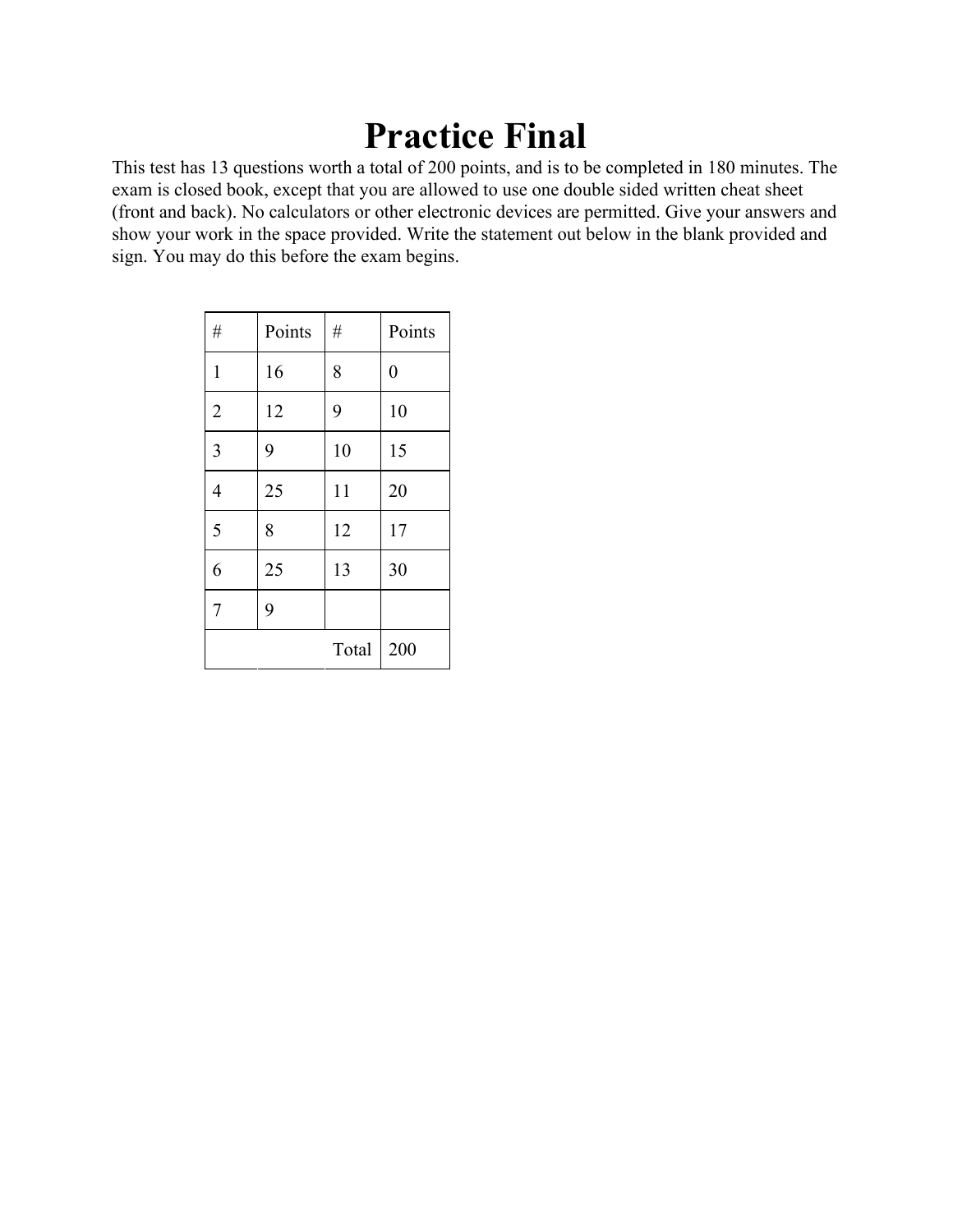## **1. Starting this Test on a Positive Note (15 pts).**

**a) (4 pts)** Give an example where Dijkstra's would fail because of a negative edge weight

**b) (4 pts)** Give an example where Dijkstra's **does not** fail with n negative edge weights. State assumptions that you must make in order for this to work. If you have some method to make it work, explain the method.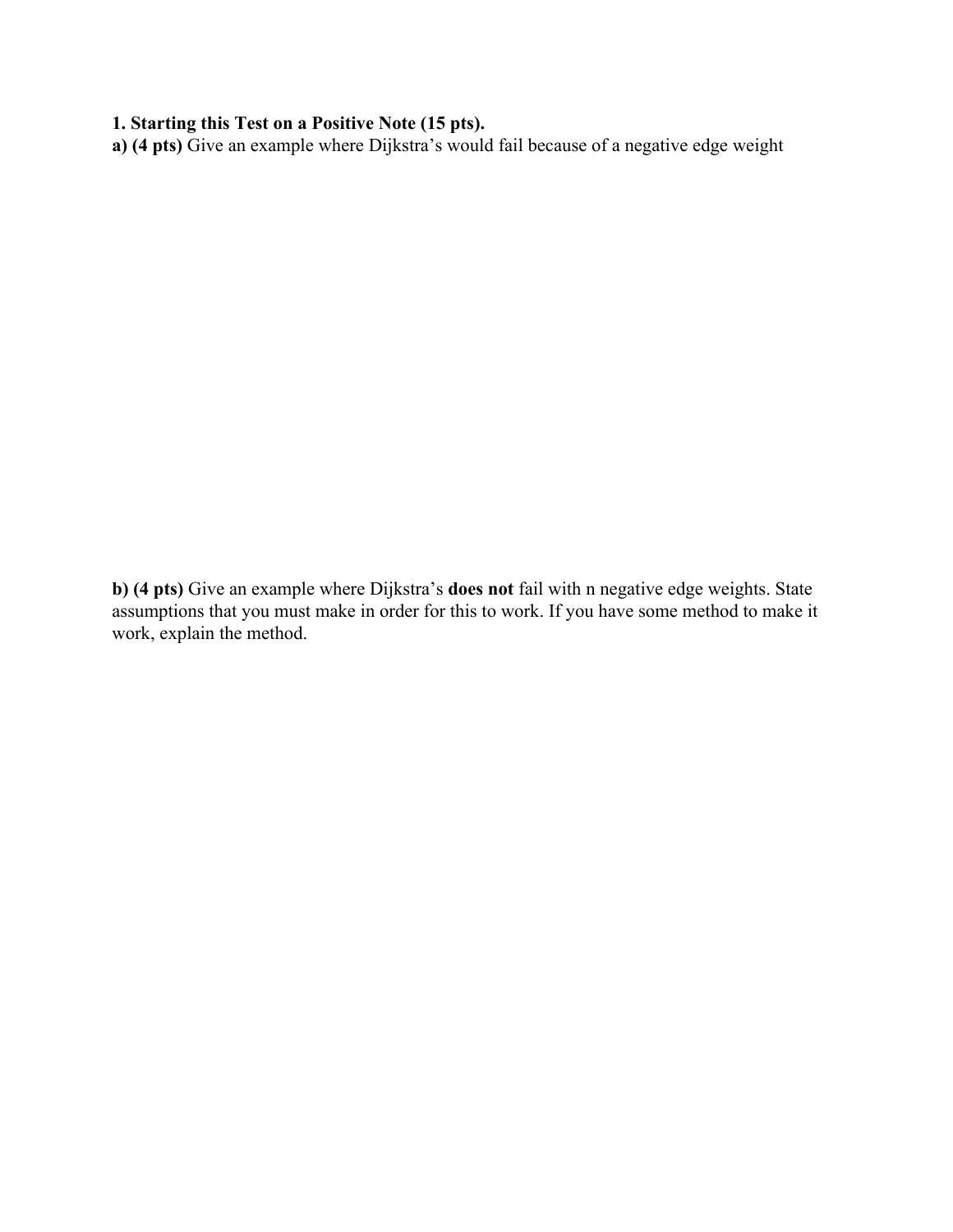**c) (4 pts)** What is the least amount of negative edges (>0) that a graph can have and still have Dijkstra's work? What is the most amount of negative edges that we can have? State assumptions that must be made

**d) (4 pts)** What is the smallest weight we can have and guarantee that Dijkstra's will always work, regardless of the graph's construction?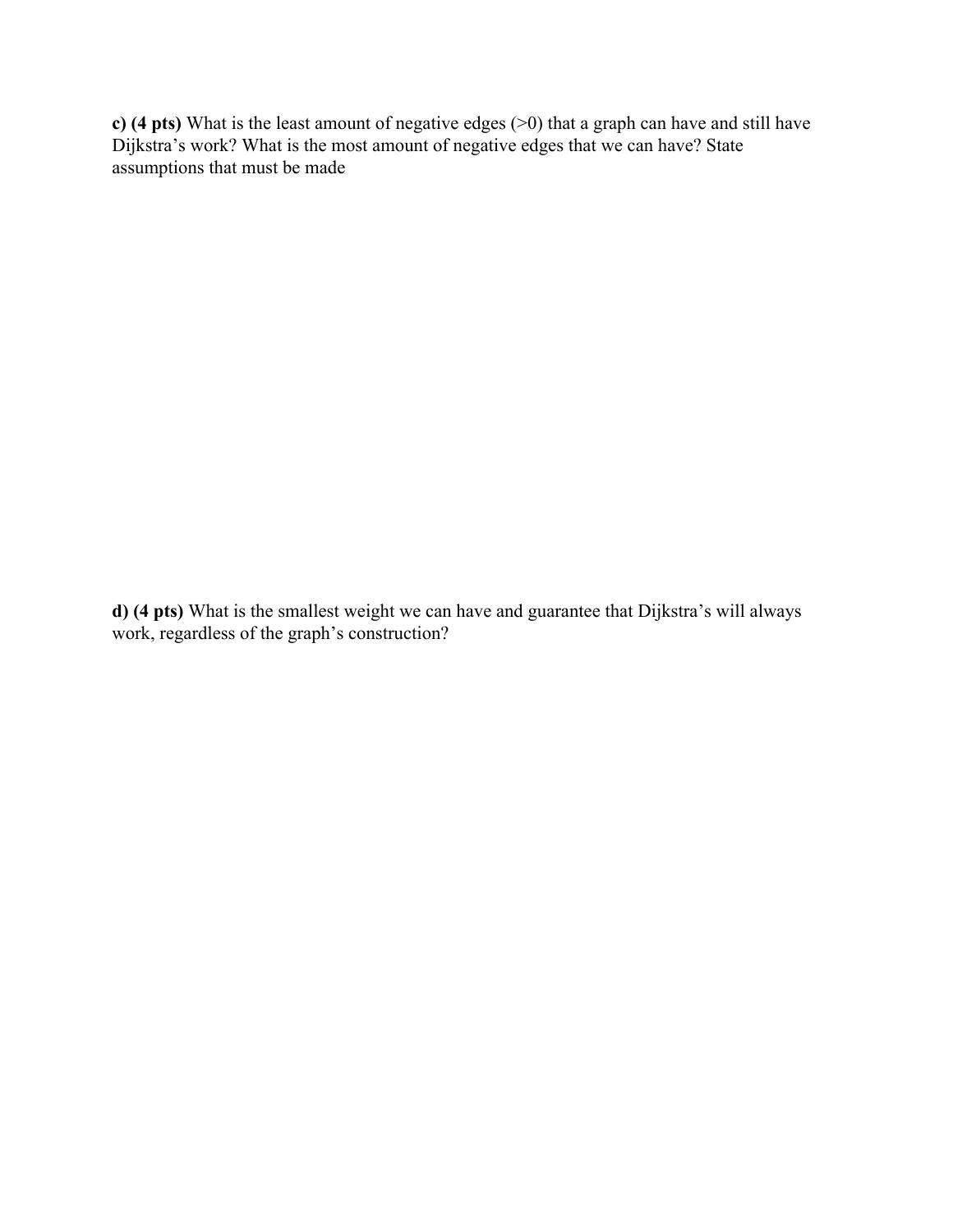**2. Sorting and Fun (12 pts).** We worked with a few various sorts. For each sort, provide the runtime and give a brief description of what it does (how it sorts). Each questions is worth 4 points

| private static void dwarfSort(int[] ar) {<br>int $i = 1$ ;<br>int $N = ar.length;$<br>while $(i < N)$ {<br>if (i == 0    ar[i - 1] <= ar[i]) {<br>$i++;$<br>$\}$ else $\{$<br>$int tmp = ar[i];$<br>$ar[i] = ar[i - 1];$<br>$ar[i-]=tmp;$<br>}                                                                                                                                                                                                                                                                                             |
|--------------------------------------------------------------------------------------------------------------------------------------------------------------------------------------------------------------------------------------------------------------------------------------------------------------------------------------------------------------------------------------------------------------------------------------------------------------------------------------------------------------------------------------------|
| private static int[] waffle(int[] arr){<br>$int[]$ syrup = arr;<br>for(int i = 1; i < arr.length; i++){<br>$if(ar[i] < arr[i-1])$ {<br>$arr[i] = arr[i] + 1;$<br>$\mathcal{F}_{\mathcal{A}}$<br>ł<br>return syrup;<br>$\}$                                                                                                                                                                                                                                                                                                                 |
| //find the runtime of flapJackSort. Note that the<br>flip function is defined as follows flip(array, index)<br>and reverses the entire array up until that index.<br>public static int[] flapJackSort(int arr[], int n){<br>for (int curr_size = $n$ ; curr_size > 1; curr_size--)<br>₹<br>for(int choco = 0, chip = 0; chip < curr_size;<br>chip++ $)$ {<br>if (arr[chip] > arr[choco]) {<br>$choco = chip;$<br>}<br>if (choco != curr_size - 1) {<br>flip(arr, choco);<br>flip(arr, curr_size - $1$ );<br>}<br>}<br>ł<br>return $arr;$ } |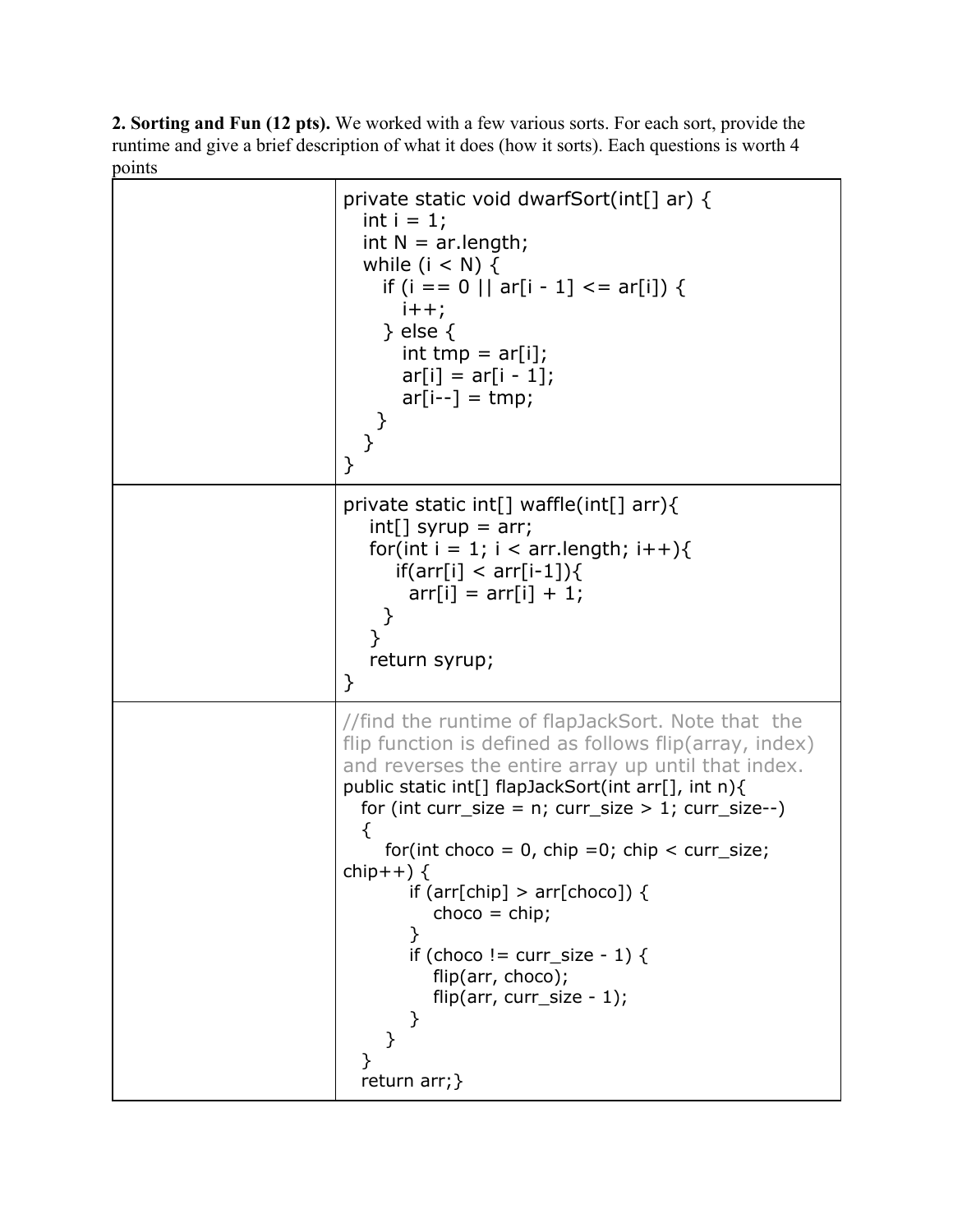## **3. The Fruits of Your Labor (9 pts).**

**a) (3 pts)** You own a trie that can hold many fruits; however, you want to save space so that your neighbor doesn't cut off your branches. Find how you make one modification (change, delete, or add a letter) to one of the following 3 words "Apple", "Peach, "Pear". What modification can you do to save the most space? Draw the resulting trie after your modification.

**b) (3 pts)** A wealthy CEO wants to encrypt all his secrets; however, he decided that he wants to store all of his secrets within a flashy hashmap. But he doesn't want a plain old hashmap, after all, that could get hacked. To be different, he decides that, for any given day, a secret will hash to different location than it would have the previous day. Is his idea valid? Provide your reasoning.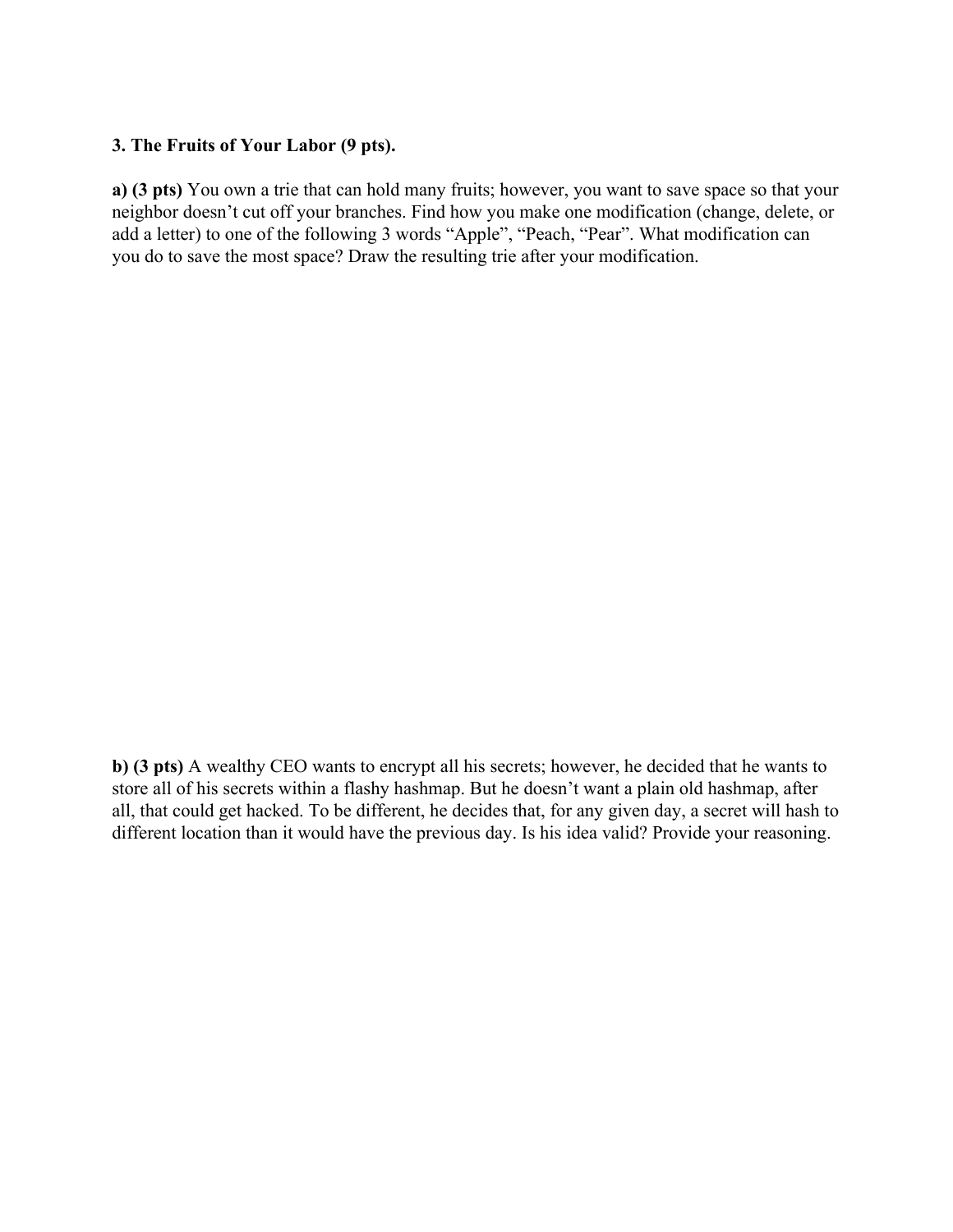**c) (3 pts)** 2-3 Trees are known to be fast because they are self balancing and they have a nice low level? Why don't we just use 2-3-4 trees or 2-3-4-5-6 trees?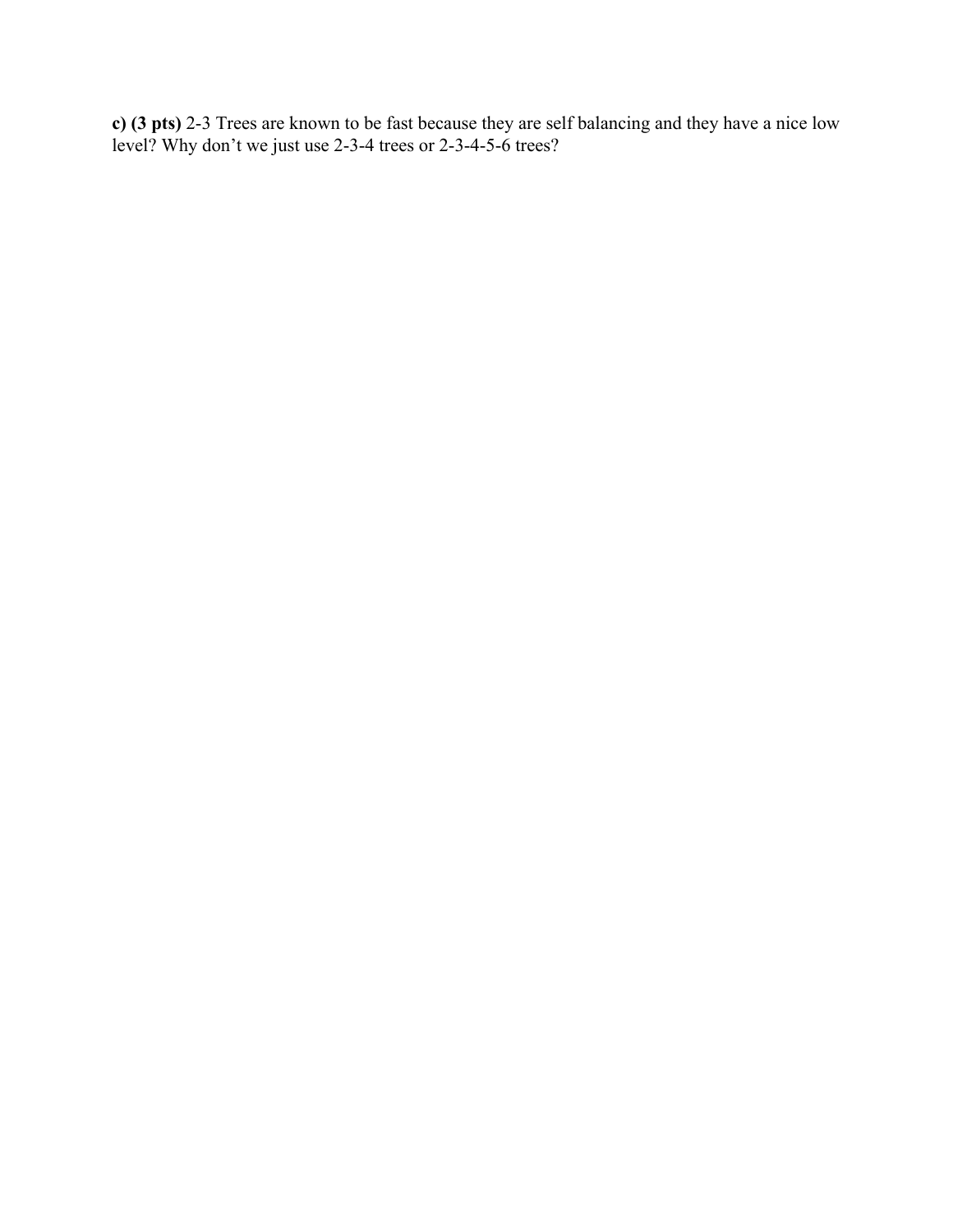## **4. The Lavender Leopard (20 points).**

You are a jewel thief starting at the entrance of a museum where all rooms are connected to each other- that is a room is connected to every room besides itself; however, hall lengths may differ. You are in search of the very expensive gem, the "Lavender Leopard", the only problem is that you have no idea what room it is in.

Your idea is to go to the room closest to the one you are in (excluding ones that you have already visited) and then as soon as you find the gem, you will immediately exit the building, going through the same rooms you did earlier; however, if there was a faster way to a room that is closer to the exit, you will go that way.

**a) (20 pts)** Fill in the Museum class and following code to find the gem and then escape as quickly as possible. You are guaranteed that the jewel will be in the building.



In the above example, you would travel to 1, then 2, get the gem, and go back to room 1 then the entrance.

```
public class Hall {
  public final Room room1; public final Room room2;
  public final double length;
  public Hall(Room r1, Room r2, double length){
    this.room1 = r1; this.room2 = r2; this.length = length;
  }
  public Room r1(){return room1;}
  public Room r2(){return room2;}
  public double howFar(){return this.length;}
_____________________________________________________________
public class Room {
  public LinkedList<>>>>>>> adjacentHall;
  boolean beenTo = false;
  public boolean hasGem;
  public int order; //provides a definite ordering for the rooms, does not tell you the
location, but can be used as a reference point.
  public Room(int order, boolean gem, int rooms) {
    this.order = order;
    this.hasGem = qem;
    adjacentHall = new LinkedList < Hall >();for(int i = 0; i < rooms; i++){
       adjacentHall.add(null);
}}}
```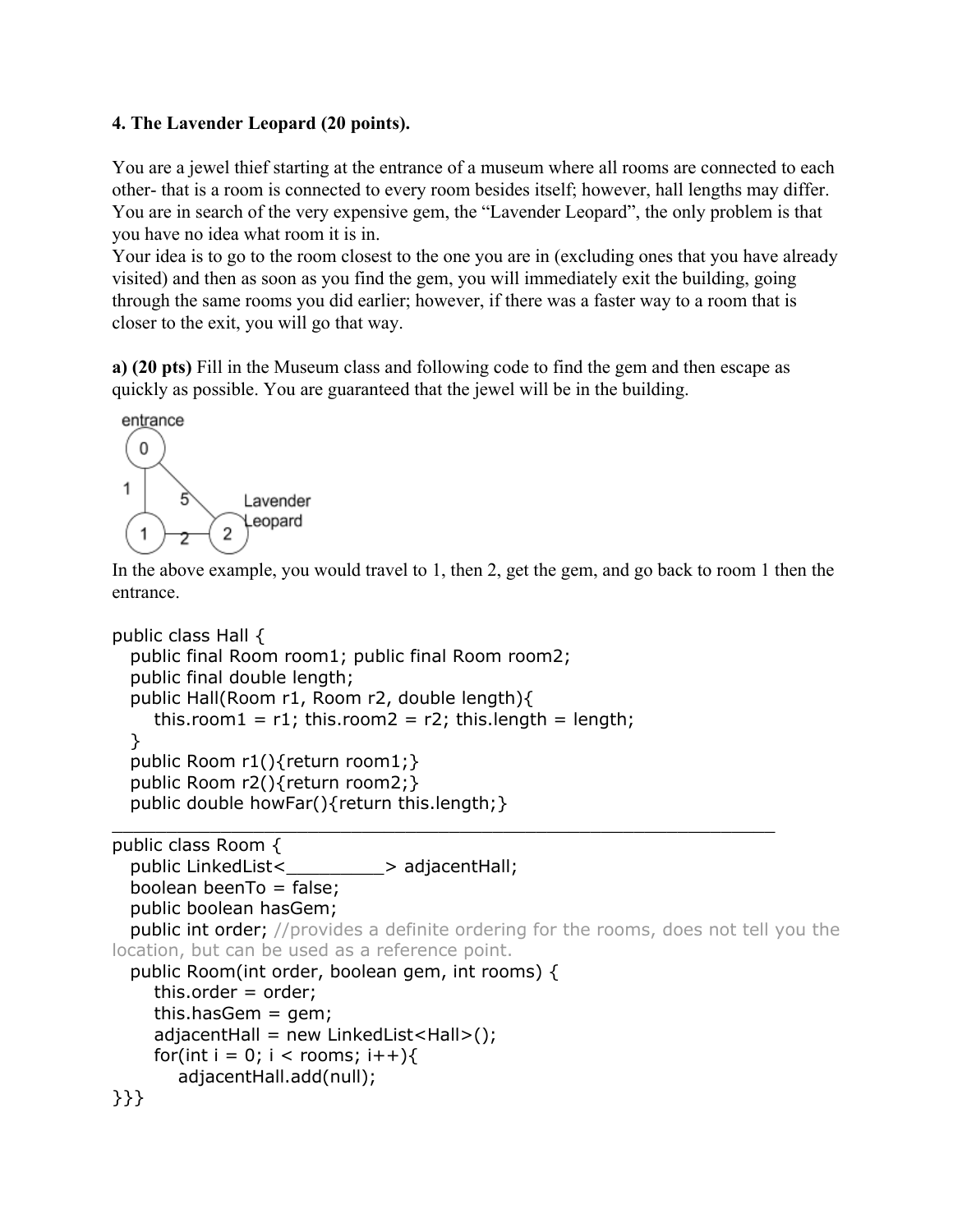import java.util.ArrayList; //feel free to use these imports, if not it's okay as well import java.util.LinkedList;

| public class Museum {<br>public int totalRooms;<br>public int totalHalls;<br>public Room entrance;                                              | .> adj; |
|-------------------------------------------------------------------------------------------------------------------------------------------------|---------|
| //Constructor<br>public Museum(Room[] rooms) {<br>this.totalRooms = rooms.length;<br>this.totalHalls = $0$ ;<br>$adj = new$ LinkedList();       |         |
| $entrance = \_$<br>ł<br>//method for stealing from the museum<br>public void stealing() {<br>$ArrayList <$ Room> visited = new $ArrayList <$ ); |         |
|                                                                                                                                                 |         |

\_\_\_\_\_\_\_\_\_\_\_\_\_\_\_\_\_\_\_\_\_\_\_\_\_\_\_\_\_\_\_\_\_\_\_\_\_\_\_\_\_\_\_\_\_\_\_\_\_\_\_\_\_\_\_\_\_

}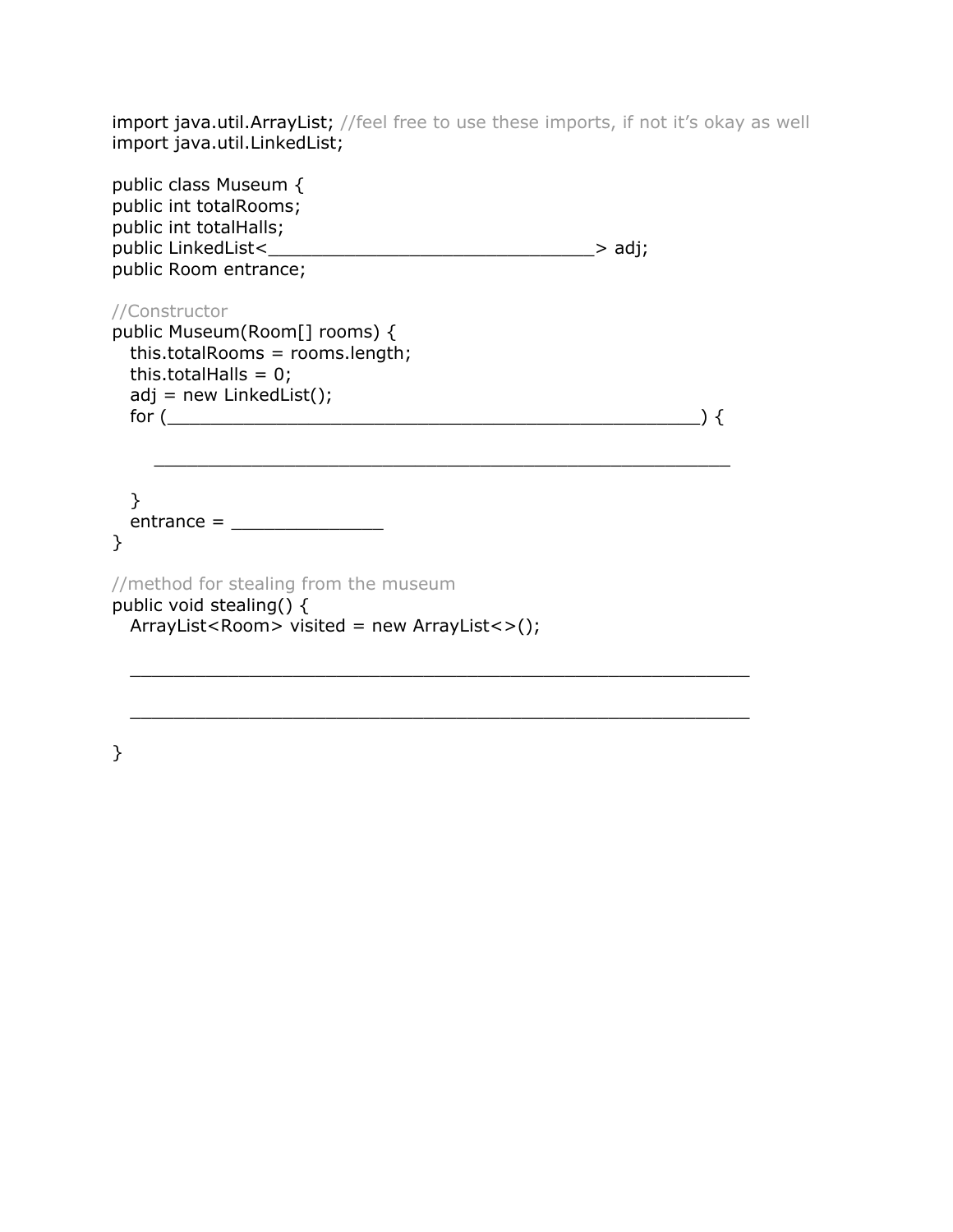//You are sneaking into the museum, attempting to find the jewel, this is the hardest method of the class just because of sheer length. public Room goIn(\_\_\_\_\_\_\_\_\_\_\_\_\_\_\_\_\_\_\_\_\_\_\_\_\_\_\_ visited) { Room  $r =$  entrance; boolean stolegem = false; while  $($ \_\_\_\_\_\_\_\_\_\_\_\_\_\_\_\_\_\_\_\_\_\_\_\_\_\_\_\_\_\_\_\_\_\_\_\_\_\_\_\_\_\_\_\_ if (r.hasGem) { break; }  $Hall minHall = \_$ for (int i = 0; \_\_\_\_\_\_\_\_\_\_\_\_\_\_\_\_\_\_\_\_\_\_\_\_\_\_\_\_\_\_\_\_\_\_\_\_\_\_; i++) { Hall curr  $=$  $if (minHall \_$ if (curr  $!=$  null &&  $\qquad \qquad$  )) {  $minHall = curr;$  $}$  else if (curr != null && \_\_\_\_\_\_\_\_\_\_\_\_\_\_\_\_\_\_\_\_\_\_\_\_\_\_\_\_\_\_\_\_\_\_\_\_\_\_\_\_\_\_\_\_ &&  $\qquad \qquad$  ) {  $minHall = curr;$ }  $if ($  $r = minHall.to()$ ; } else {  $r = \text{minHall}$ .from(); } } return r;}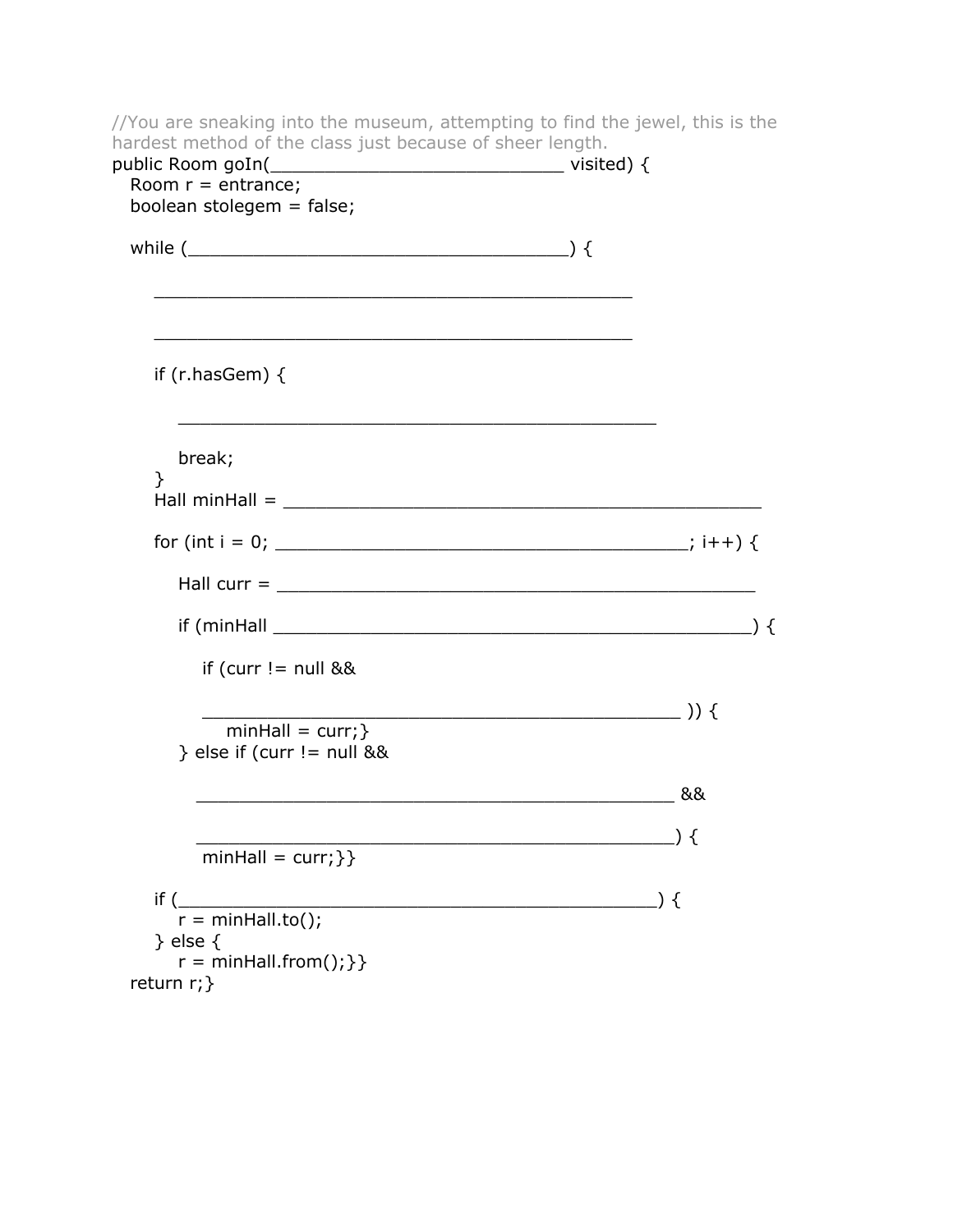//You have the gem now you are leaving. You can do this part without having done the earlier method (there are no references to it; however, you should understand what it is doing) public void goOut(Room r, ArrayList<Room> visited) {

```
int curr_lim = ____________________________________________);
   while (Room closestroom = null;
     double dist = Double.MAX_VALUE;
     \text{int current limit} = \_for (int i = 0; i < _____________________________________; i++) {
        Room curr = visited.get(i);
        if (adj.get(r.order).size() < dist) {
          closestroom = curr;
          ____________________________________________
          ____________________________________________
       }
     }
     ____________________________________________
   }
 }
   System.out.println("We outtie");
}
```
**b)** (**5 pts)** What is the worst case runtime of stealing in terms of rooms (r) and halls (h)? Only keep necessary terms.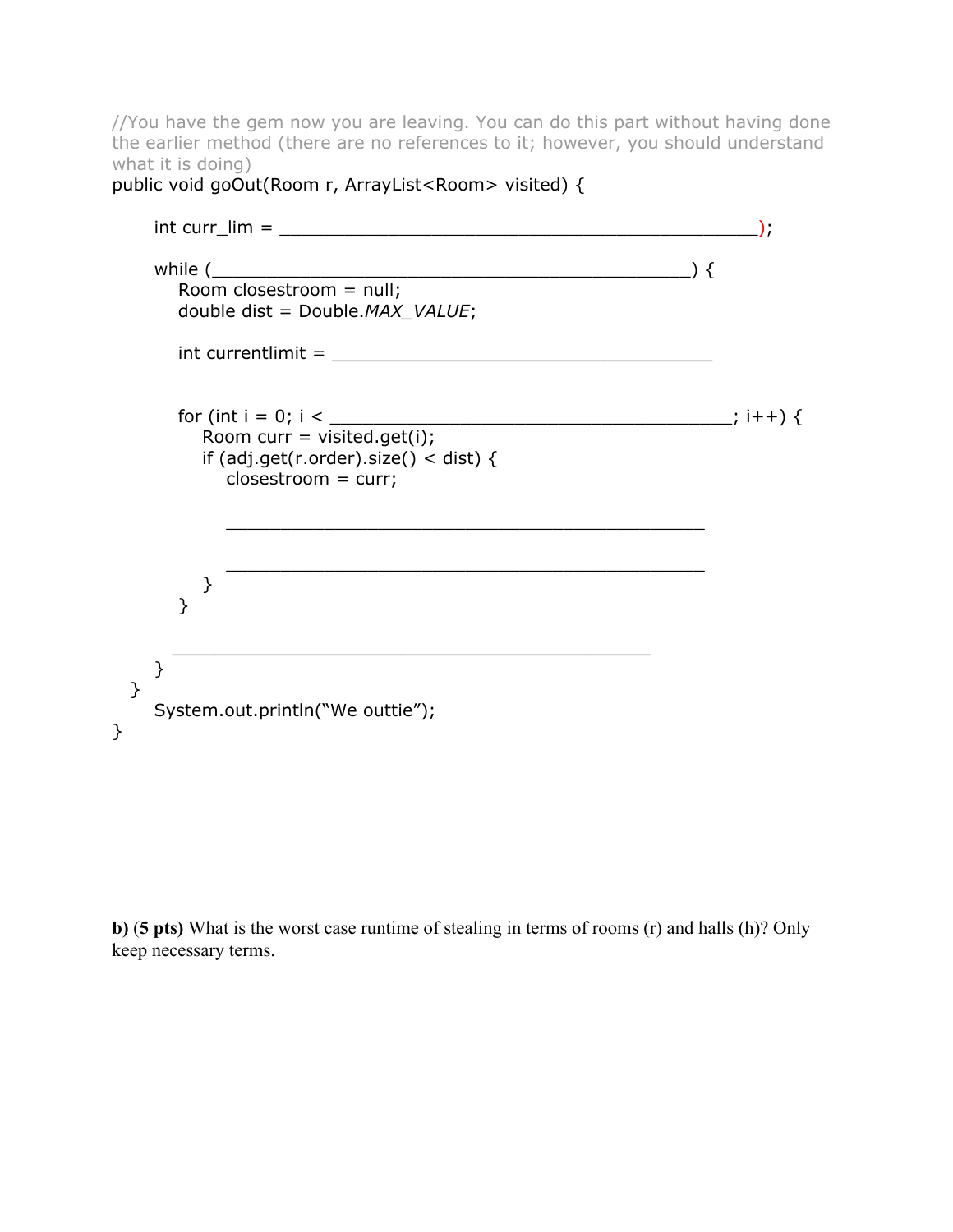**5. Trick or Tree-t (12 pts)**. Mark true or false for the following problems, a brief justification is required. Each question is worth 3 points

**a)** The fastest time for any comparison based can ever be is  $\Omega(N\log(N))$  regardless of input.  $\Box$ True  $\Box$ False

**b)** When looking through a binary search tree, if we are looking for a number of items between 2 elements, the best case runtime is  $\Theta(N)$  because we will need to go through every single element to see if it fits into our range?

 $\Box$ True  $\Box$ False

**c)** All valid left leaning Red Black Trees can become a valid Binary Search Tree by replacing all red nodes with black ones.

 $\Box$ True  $\Box$ False

**d)** 2-3 Trees are faster than Red-Black Trees for most major operations because of the height of the 2-3 tree is smaller than the height of a Red-Black Tree.  $\Box$ True  $\Box$ False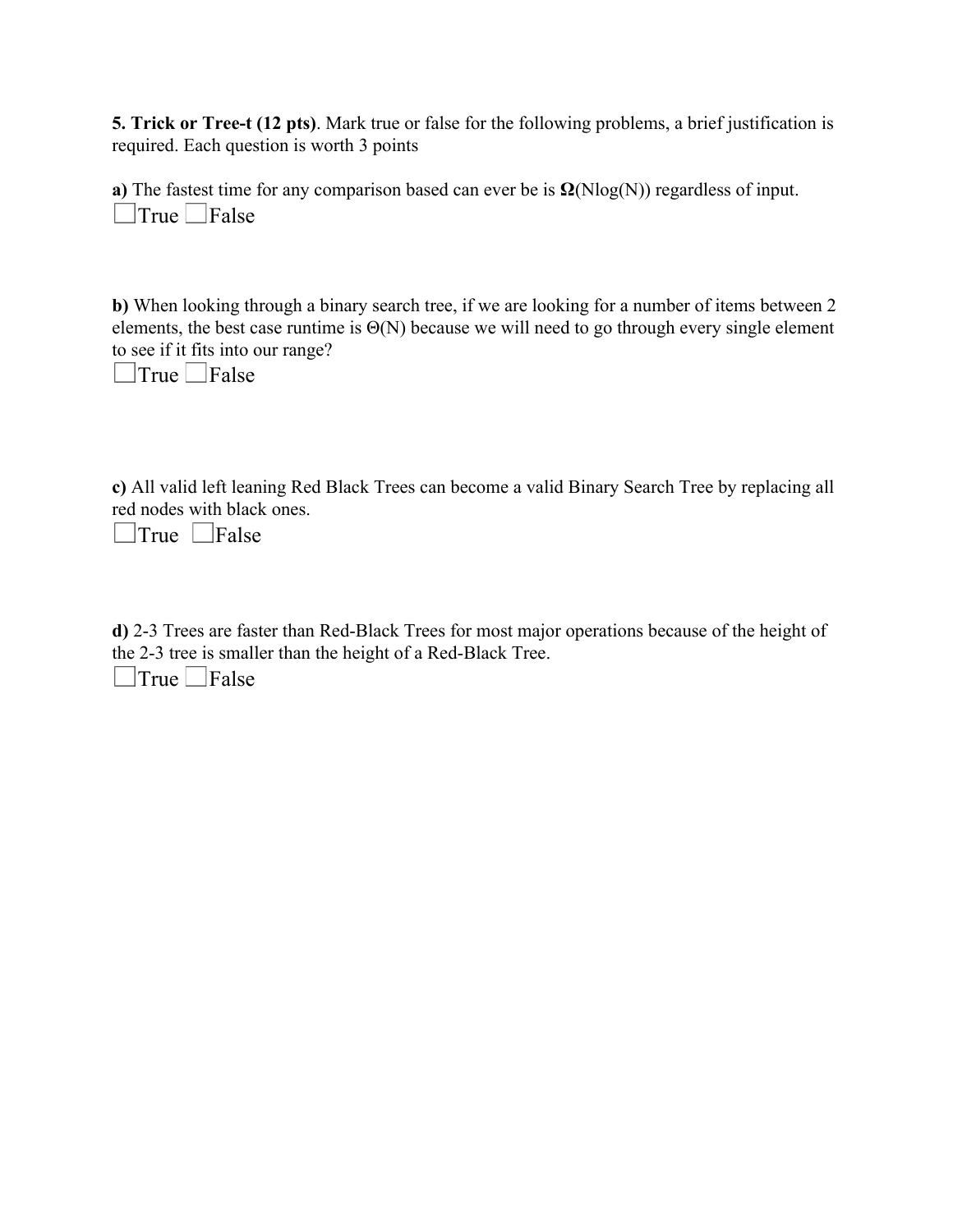**6. The Lavender Leopard Strikes Again (20 pts)**. You were examining your gem after successfully stealing it only to realize that you had stolen a fake gem, and that the real Lavender Leopard is in a much more secure museum. In this museum, not every room is connected. To avoid ridiculous amounts of backtracking, you have decided to place teleporters in every room you visit. At any point, if there is any path that is closer to the entrance than the one you are taking, you will teleport to the room before and then travel to it. Once you find the gem, you need to get out as soon as possible. To get out, you will teleport in the reverse order that you arrived so you can collect all your teleporters (they aren't that cheap!). Note that Hall and Room have the same definition that they did for #4. Additionally, you **do not** need to redefine class level variables and the constructor (you can if you want to), as they are the same as the Museum class's . You have 3 pages to complete this.

If you cannot write the code, but can write the idea behind the problem, you can get up to ⅗ of the points.

Hint 1: Use old algorithms that we've gone over and see how you can modify them to match this problem

\_\_\_\_\_\_\_\_\_\_\_\_\_\_\_\_\_\_\_\_\_\_\_\_\_\_\_\_\_\_\_\_\_\_\_\_\_\_\_\_\_\_\_\_\_\_\_\_\_\_\_\_\_\_\_\_\_\_\_

\_\_\_\_\_\_\_\_\_\_\_\_\_\_\_\_\_\_\_\_\_\_\_\_\_\_\_\_\_\_\_\_\_\_\_\_\_\_\_\_\_\_\_\_\_\_\_\_\_\_\_\_\_\_\_\_\_\_\_

\_\_\_\_\_\_\_\_\_\_\_\_\_\_\_\_\_\_\_\_\_\_\_\_\_\_\_\_\_\_\_\_\_\_\_\_\_\_\_\_\_\_\_\_\_\_\_\_\_\_\_\_\_\_\_\_\_\_\_\_\_\_

\_\_\_\_\_\_\_\_\_\_\_\_\_\_\_\_\_\_\_\_\_\_\_\_\_\_\_\_\_\_\_\_\_\_\_\_\_\_\_\_\_\_\_\_\_\_\_\_\_\_\_\_\_\_\_\_\_\_\_\_\_\_

Hint 2: Look at other data structures.

//Optional Node class class Node {

public Node(\_\_\_\_\_\_\_\_\_\_\_\_\_\_\_\_\_\_\_\_\_\_\_\_\_\_\_\_\_\_\_\_\_\_\_\_\_\_\_\_\_\_\_\_\_\_\_\_\_\_) {

#### } }

//Method to teleport between rooms then teleport out of the museum. public void teleportInNOut() {

\_\_\_\_\_\_\_\_\_\_\_\_\_\_\_\_\_\_\_\_\_\_\_\_\_\_\_\_\_\_\_\_\_\_\_\_\_\_\_\_\_\_\_\_\_\_\_\_\_\_\_\_\_\_\_\_\_\_\_

\_\_\_\_\_\_\_\_\_\_\_\_\_\_\_\_\_\_\_\_\_\_\_\_\_\_\_\_\_\_\_\_\_\_\_\_\_\_\_\_\_\_\_\_\_\_\_\_\_\_\_\_\_\_\_\_\_\_\_

\_\_\_\_\_\_\_\_\_\_\_\_\_\_\_\_\_\_\_\_\_\_\_\_\_\_\_\_\_\_\_\_\_\_\_\_\_\_\_\_\_\_\_\_\_\_\_\_\_\_\_\_\_\_\_\_\_\_\_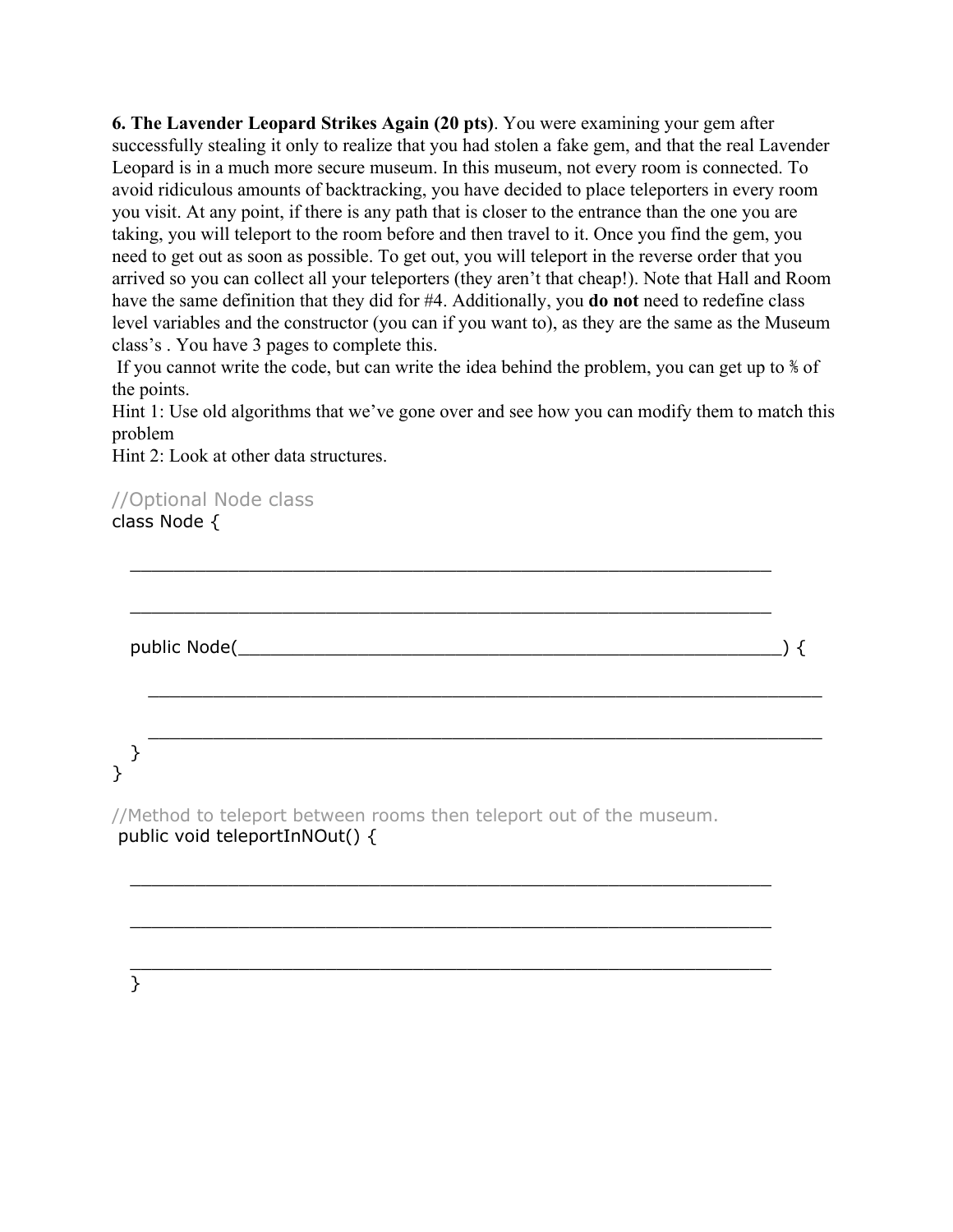//Method to steal the jewel from the museum  $Hall[]$  edgeTo =  $double[] distTo = \_$  $PriorityQueue pq = \_$ }  $distTo[entrance.order] = 0.0;$ while  $($ <u> 1989 - Johann Barbara, martxa alemaniar amerikan basar da da a shekara a shekara a shekara a shekara a shekar</u>  $\overline{\phantom{a}}$  ) { if  $($ break;  $\mathcal{E}$ for  $($ if  $($  $\}$  $\rightarrow$   $\rightarrow$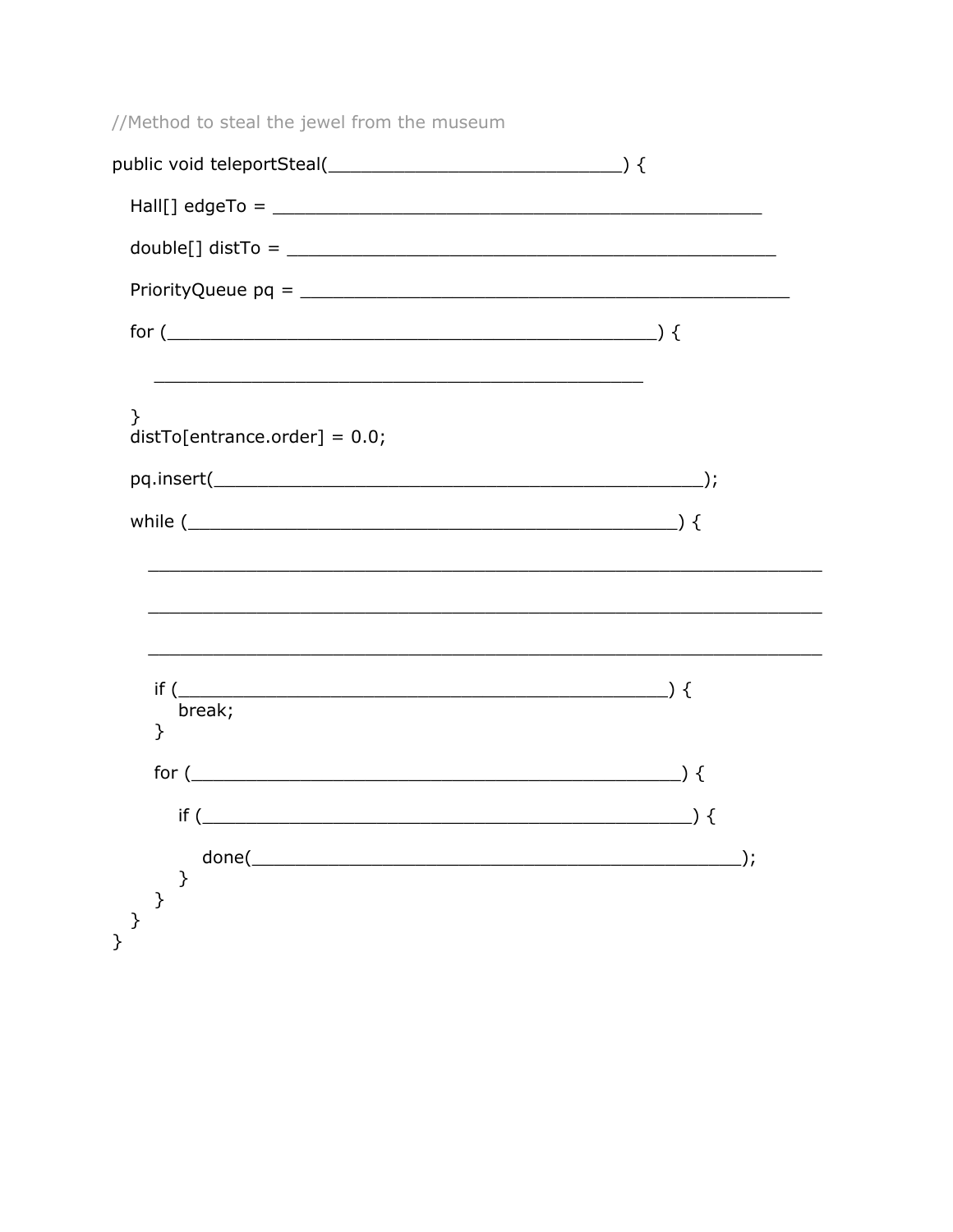# \\Method header is not complete<br>public void done(Hall h, Room temp,

| <u> 1989 - Johann Barn, mars ar breithinn ar chwaraeth a bhaile ann an 1992.</u>                                                       | $\left.\right)$ { |
|----------------------------------------------------------------------------------------------------------------------------------------|-------------------|
| Room r;<br>if $(h.$ from $()$ .equals $(temp))$ {                                                                                      |                   |
| $\}$ else $\{$                                                                                                                         |                   |
| <u> 1989 - An Dùbhlachd ann an Dùbhlachd ann an Dùbhlachd ann an Dùbhlachd ann an Dùbhlachd ann an Dùbhlachd ann </u><br>$\mathcal{F}$ |                   |
| $\mathsf{if}$ (                                                                                                                        | ) {               |
| $distTo[r.order] = distTo[temp.order] + h.length;$                                                                                     |                   |
| $edgeTo[r.order] = h;$                                                                                                                 |                   |
|                                                                                                                                        |                   |
| } else $\{$                                                                                                                            |                   |
| }<br>$\mathcal{Y}$                                                                                                                     |                   |
| ł                                                                                                                                      |                   |
| //Method for leaving the museum                                                                                                        |                   |
|                                                                                                                                        | ) {               |
| while (                                                                                                                                | ) {               |
| }<br>System.out.println("Out again");<br>}                                                                                             |                   |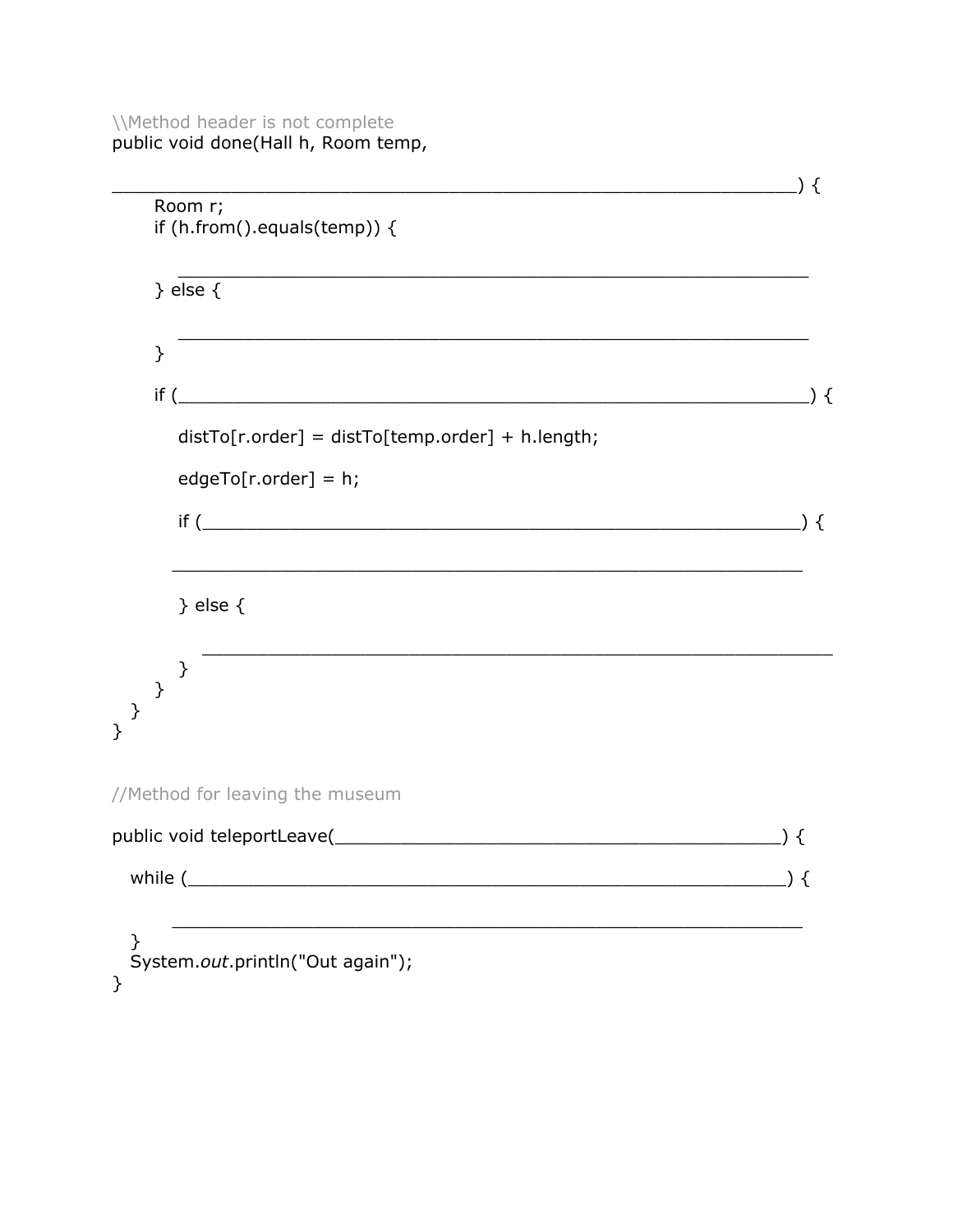**7. D-Arranged Lab (9 pts).** You are viewing a research group, unfortunately, this research group is full of some bumbling buffoons who happens to make a lot of mistakes. Each part is worth 3 points.

**a)** While putting his chemicals into test tubes, one of the scientists realized that he accidentally made a duplicate of one of his n chemicals, he just doesn't know which one. However, he does know that the duplicate element will be, at most, 10 test tubes away. What sort should he use to quickly find the duplicate? Assume that all the chemicals are in their natural order, except for the duplicate.

**b)** You have separated each of your n test tubes into k sections (so test tube 1 is now in seperated into k test tubes and so on). The only problem is that while they were all getting analyzed, you mixed them up again. Luckily, you have the name of the chemical and the time a chemical was put into a test tube. You want to sort your test tubes by chemical and then by amount of time it has been oxidizing. What sort can you use to ensure this is done as quickly as possible?

**c)** Now the scientists are going to input the name of their chemicals into a spreadsheet to see if they are dealing with your list of hazardous materials. The list is in alphabetical order so to easily cross reference what chemicals are dangerous, the scientists want to put the name of their chemicals in alphabetical order, what sort should they use?

**8) Riddle me this:** What room can no one enter?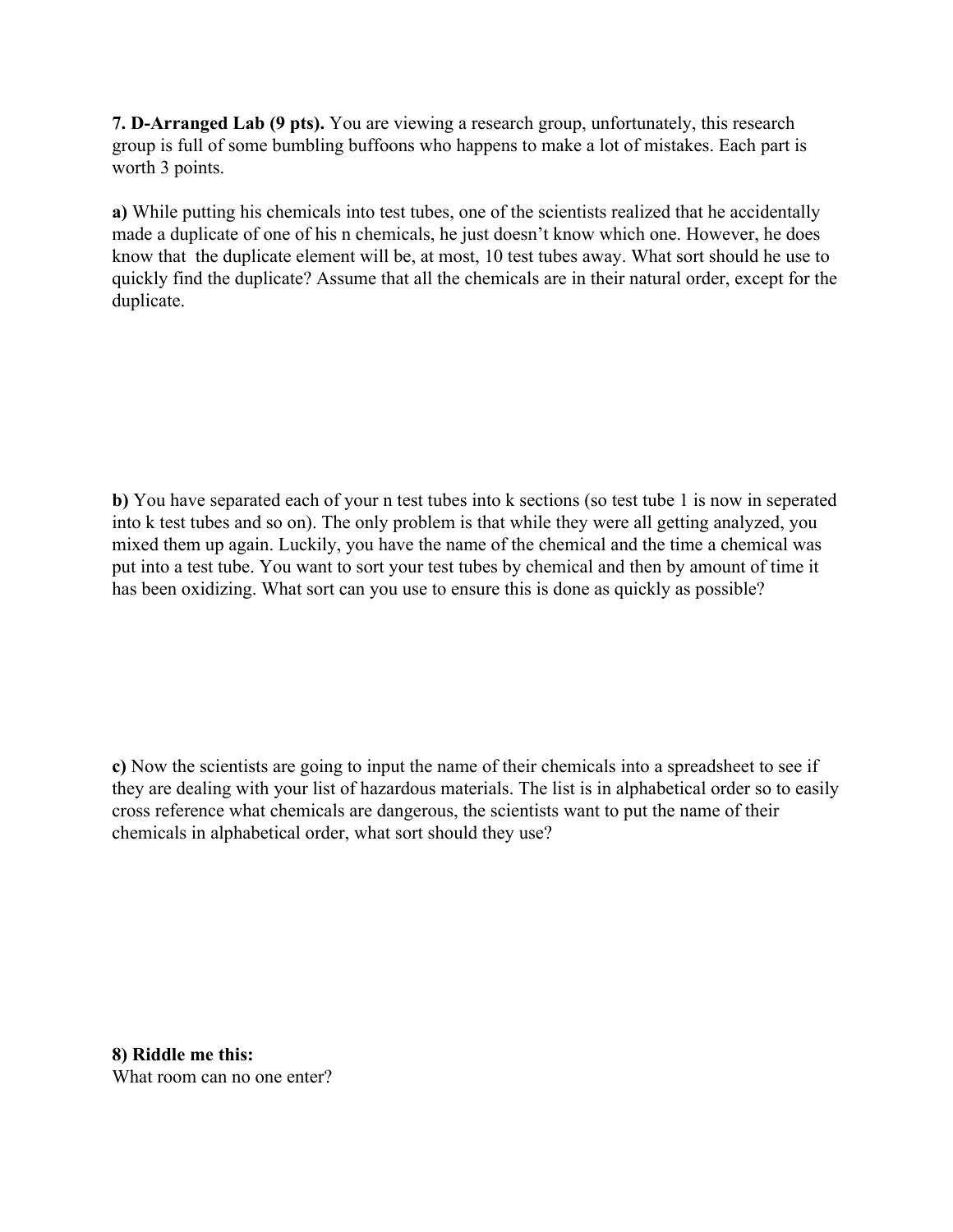## **9. Rotations and Aberrations (10 pts).**

**a) (5 pts)** Create the 2-3 tree that corresponds to the below Binary Search Tree.

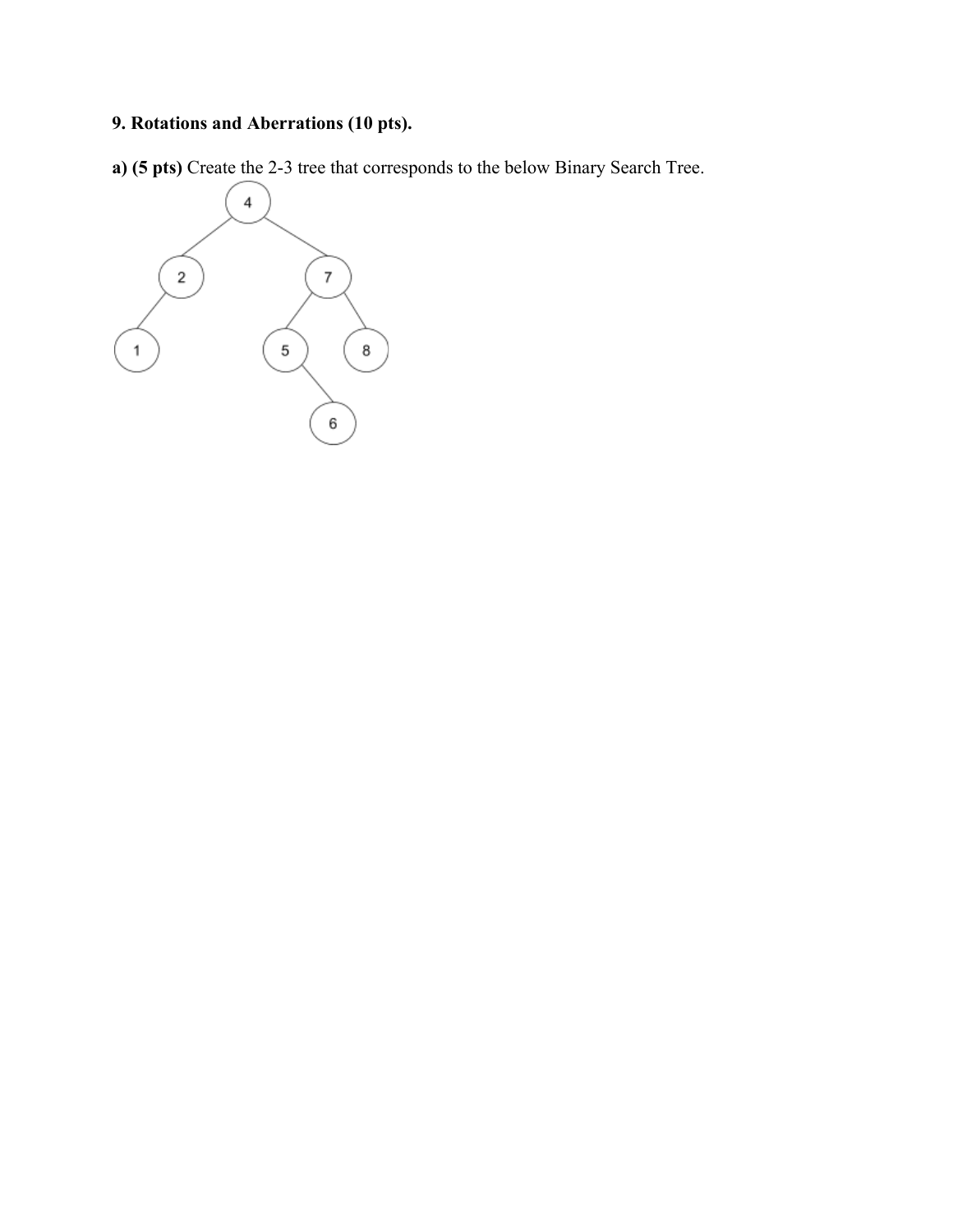**b) (5 pts)** Create a Red-Black Tree that corresponds to the 2-3 tree/Binary Search Tree in part a.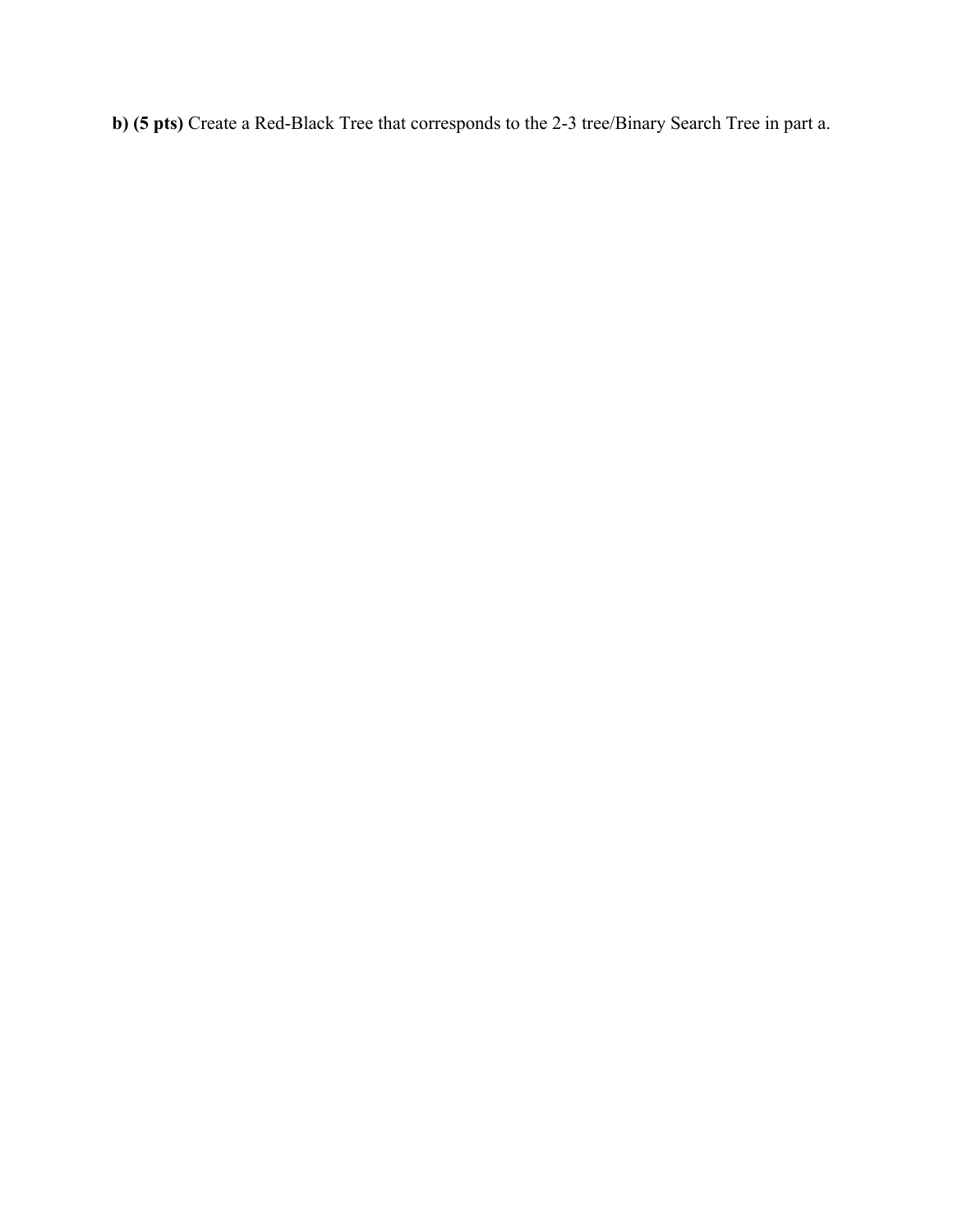## **10. JJJJ UNIT (15 pts).**

You are starting your rapping career as a part of the prestigious rapping group J Unit. You want to recruit new members so you can have a hip possi. To prove their worth to your group, you have decided that you will test their vocabulary. To do this, you will make a TrieMap. This will make a Trie, but for each word, you also have a note to see how many times it has been used. If any word has been used more than 5 times, the person will not be able to join your group. You are given the TrieNode class defined as follows:

public class TrieNode { char c; boolean isWord; String word; TrieNode[] children = new TrieNode[26]; int count;}

Additionally, you are given that the TrieMap has a root class level variable and an **addWord** and **contains** method.

\*The LinkedList has an addAll method which adds all items from a collection to the end of the list (e.g. LinkedList A =  ${A, B, C}$ , LinkedList B =  ${D, E, F}$ . A.addAll(B), A =  ${A, B, C, D, E, F}$ 

\_\_\_\_\_\_\_\_\_\_\_\_\_\_\_\_\_\_\_\_\_\_\_\_\_\_\_\_\_\_\_\_\_\_\_\_\_\_\_\_\_\_\_\_\_\_\_\_\_\_\_\_\_\_\_\_\_\_\_\_\_\_\_\_

\_\_\_\_\_\_\_\_\_\_\_\_\_\_\_\_\_\_\_\_\_\_\_\_\_\_\_\_\_\_\_\_\_\_\_\_\_\_\_\_\_\_\_\_\_\_\_\_\_\_\_\_\_\_\_\_\_\_\_\_\_\_\_\_

\_\_\_\_\_\_\_\_\_\_\_\_\_\_\_\_\_\_\_\_\_\_\_\_\_\_\_\_\_\_\_\_\_\_\_\_\_\_\_\_\_\_\_\_\_\_\_\_\_\_\_\_\_\_\_\_\_\_\_\_\_\_\_\_

\_\_\_\_\_\_\_\_\_\_\_\_\_\_\_\_\_\_\_\_\_\_\_\_\_\_\_\_\_\_\_\_\_\_\_\_\_\_\_\_\_\_\_\_\_\_\_\_\_\_\_\_\_\_\_\_\_\_\_\_\_\_\_\_

\_\_\_\_\_\_\_\_\_\_\_\_\_\_\_\_\_\_\_\_\_\_\_\_\_\_\_\_\_\_\_\_\_\_\_\_\_\_\_\_\_\_\_\_\_\_\_\_\_\_\_\_\_\_\_\_\_\_\_\_\_\_\_\_

\_\_\_\_\_\_\_\_\_\_\_\_\_\_\_\_\_\_\_\_\_\_\_\_\_\_\_\_\_\_\_\_\_\_\_\_\_\_\_\_\_\_\_\_\_\_\_\_\_\_\_\_\_\_\_\_\_\_\_\_\_\_\_\_

\_\_\_\_\_\_\_\_\_\_\_\_\_\_\_\_\_\_\_\_\_\_\_\_\_\_\_\_\_\_\_\_\_\_\_\_\_\_\_\_\_\_\_\_\_\_\_\_\_\_\_\_\_\_\_\_\_\_\_\_\_\_\_\_

\_\_\_\_\_\_\_\_\_\_\_\_\_\_\_\_\_\_\_\_\_\_\_\_\_\_\_\_\_\_\_\_\_\_\_\_\_\_\_\_\_\_\_\_\_\_\_\_\_\_\_\_\_\_\_\_\_\_\_\_\_\_\_\_

\_\_\_\_\_\_\_\_\_\_\_\_\_\_\_\_\_\_\_\_\_\_\_\_\_\_\_\_\_\_\_\_\_\_\_\_\_\_\_\_\_\_\_\_\_\_\_\_\_\_\_\_\_\_\_\_\_\_\_\_\_\_\_\_

\_\_\_\_\_\_\_\_\_\_\_\_\_\_\_\_\_\_\_\_\_\_\_\_\_\_\_\_\_\_\_\_\_\_\_\_\_\_\_\_\_\_\_\_\_\_\_\_\_\_\_\_\_\_\_\_\_\_\_\_\_\_\_\_

\_\_\_\_\_\_\_\_\_\_\_\_\_\_\_\_\_\_\_\_\_\_\_\_\_\_\_\_\_\_\_\_\_\_\_\_\_\_\_\_\_\_\_\_\_\_\_\_\_\_\_\_\_\_\_\_\_\_\_\_\_\_\_\_

 $\_$  , and the set of the set of the set of the set of the set of the set of the set of the set of the set of the set of the set of the set of the set of the set of the set of the set of the set of the set of the set of th

Fill in the below methods

public LinkedList getAllWords(TrieNode start) {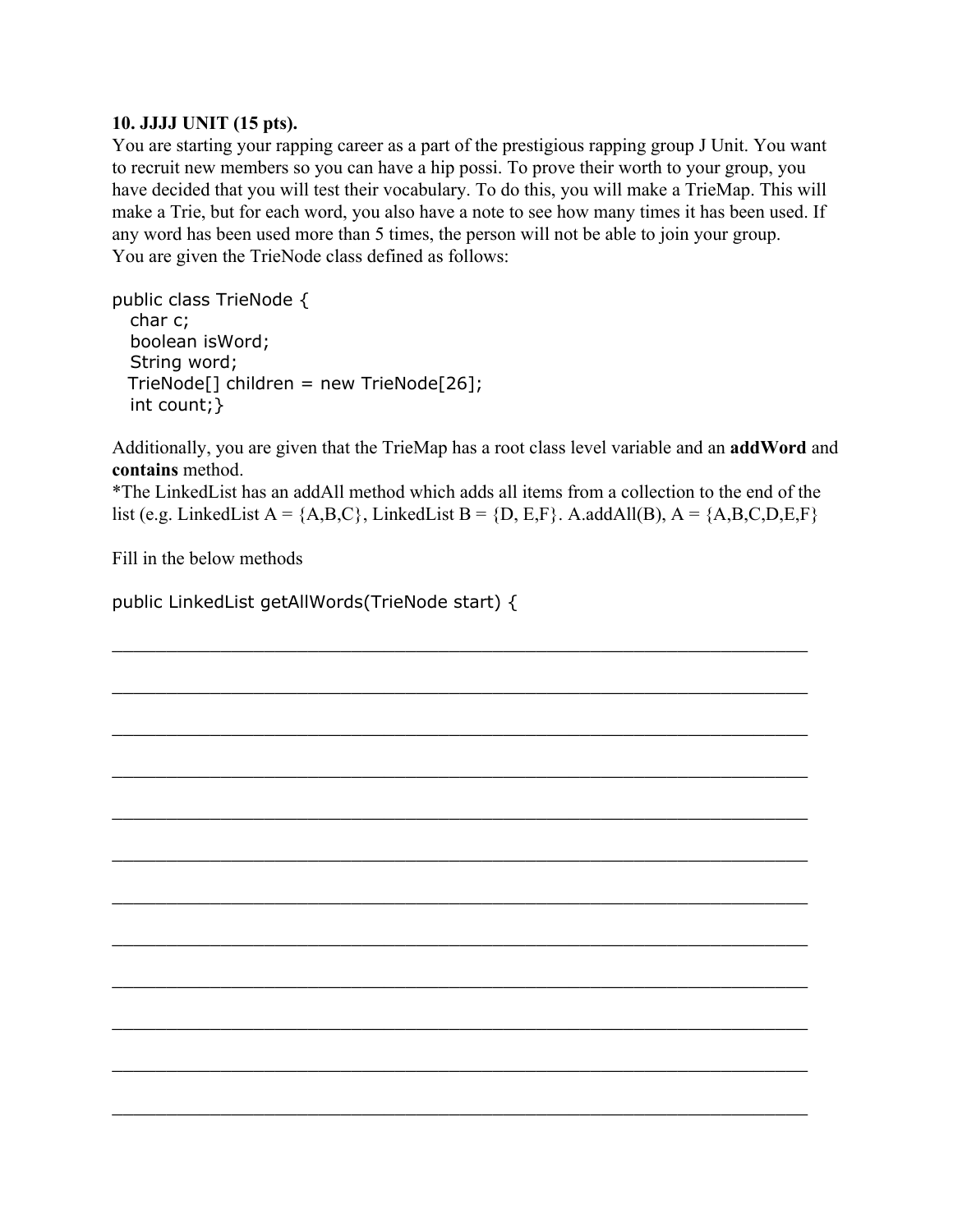public static boolean testCount(TrieMap t){

| $\mathcal{E}$ |  |  |
|---------------|--|--|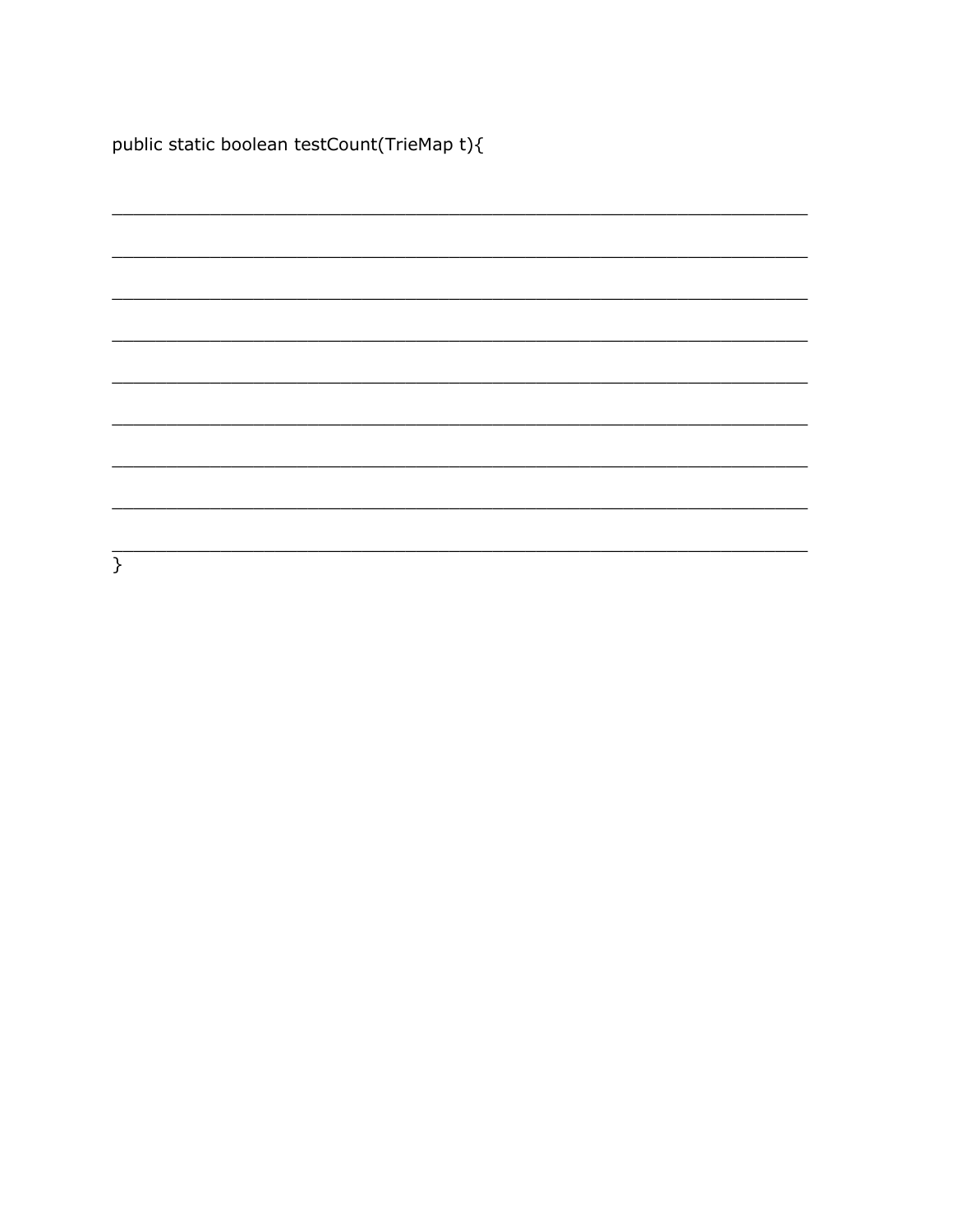## **11. Median Heap (20 pts).**

We have earlier dealt with Min Heaps and Max Heaps, now we are going to explore a new type of heap, the **Median Heap**. The Median Heap will have 3 methods that you will need to fill in, **median**, which finds the median element, **insert**, which inserts an element into the Median Heap, and **balanceHeap**, which makes the heap balanced. You may need to use some of these methods inside of others. Feel free to use any data structure that we have gone over.

public class MedianHeap {

| private | $top = new$    |
|---------|----------------|
| private | $bottom = new$ |

//find the median element, if there are an even amount of elements, take the average of the 2 elements closest to the middle public int median() {

| $int minSize =$ |  |
|-----------------|--|
|                 |  |
|                 |  |
| }               |  |
| $if (\_ )$      |  |
|                 |  |
| }<br>if (       |  |
|                 |  |
| }               |  |
| ł               |  |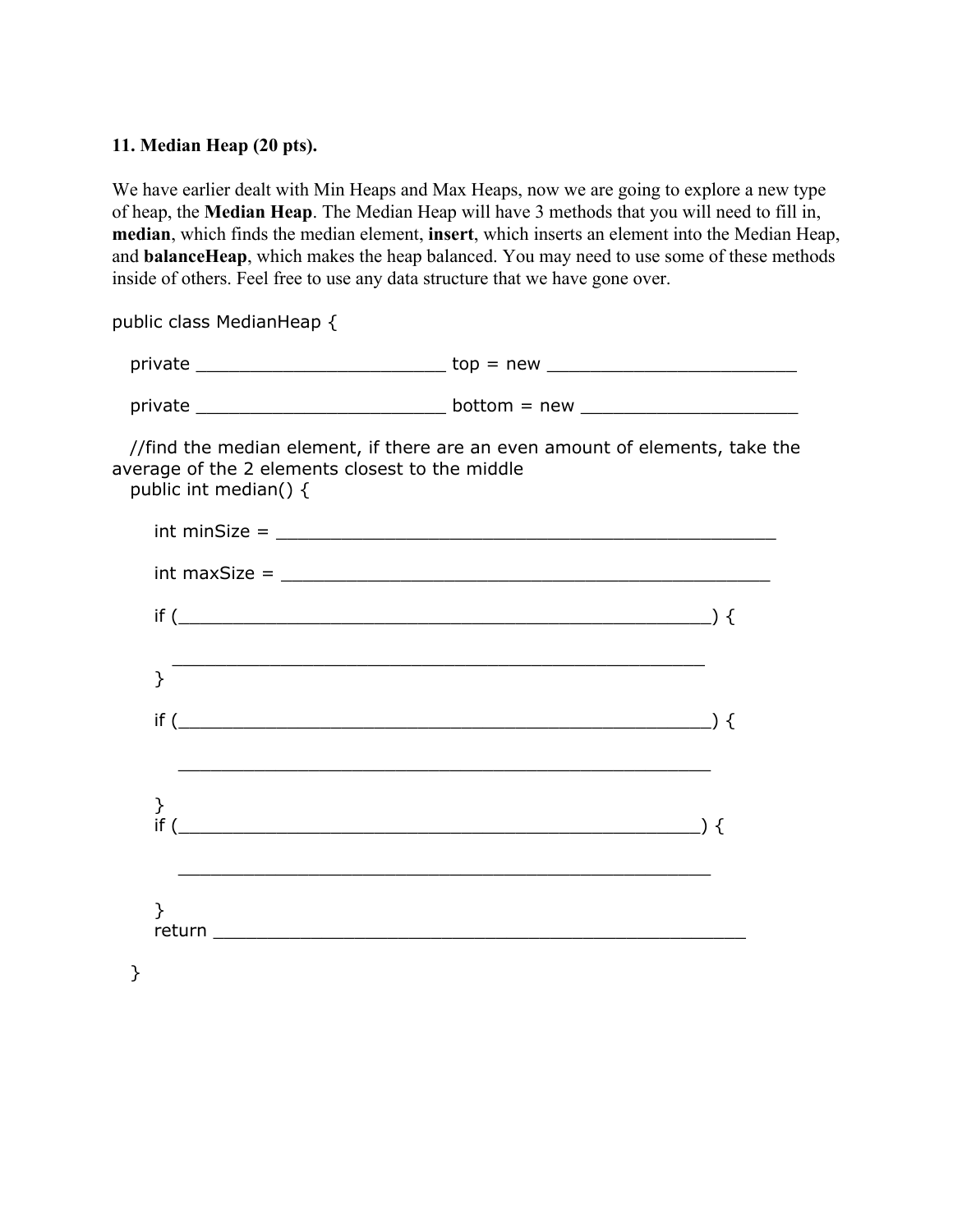//used to insert elements into the MedianHeap<br>public void insert(int element) {

balanceHeap();

 $\}$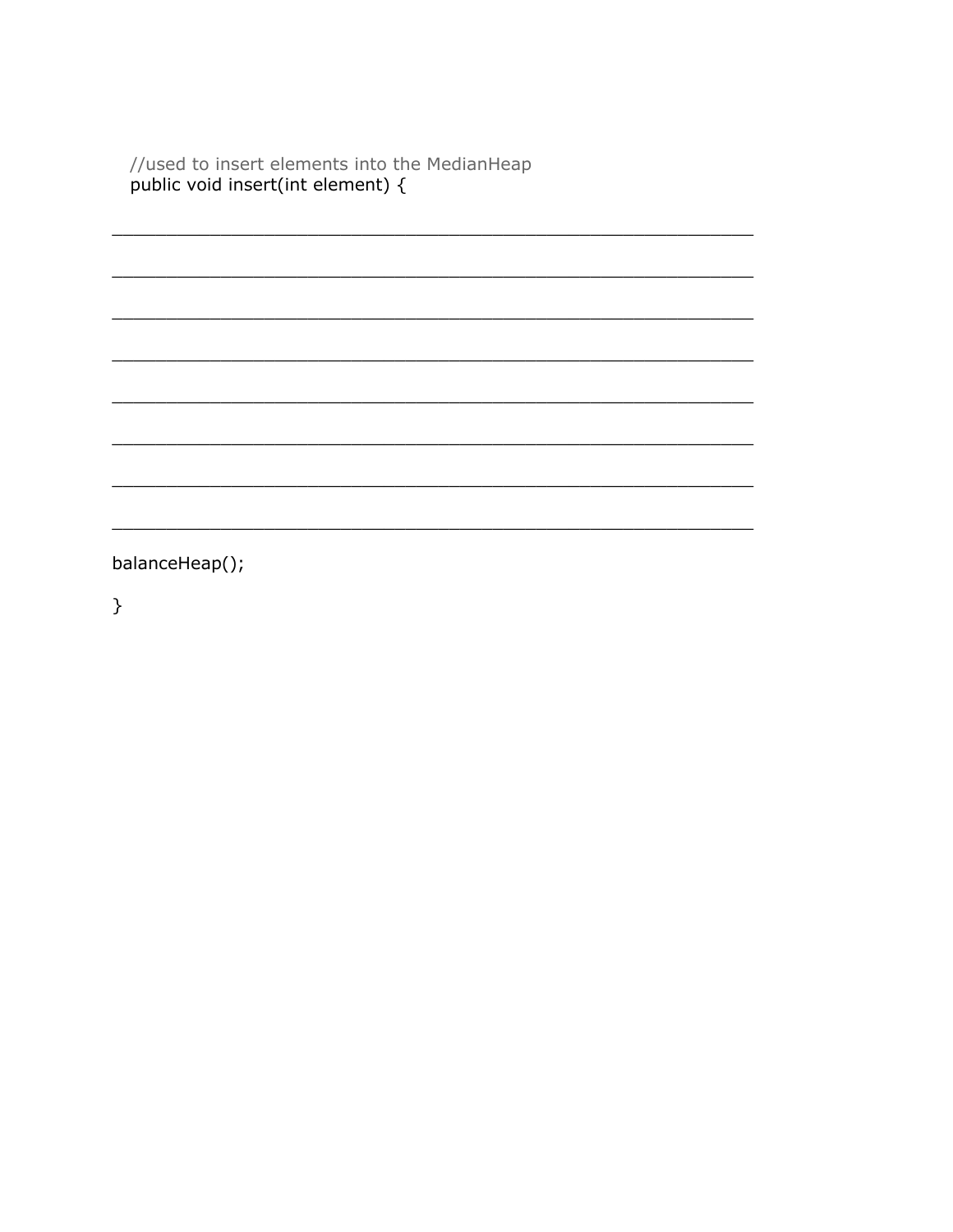//Balance the heap<br>private void balanceHeap() {

| $\}$ |  |  |
|------|--|--|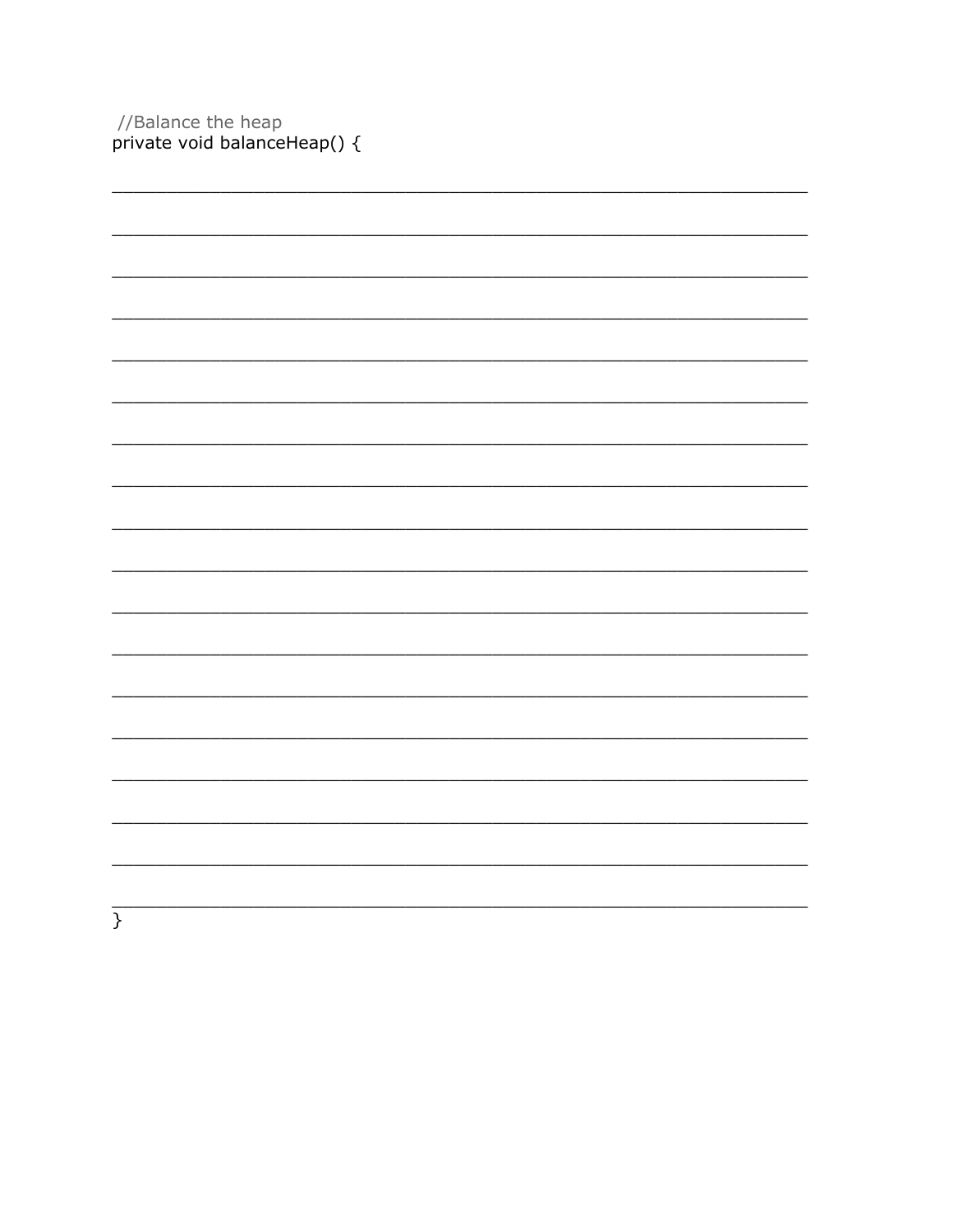## **12. Faster than a Speeding Runtime (17 pts)**

Fill in the runtimes for each of the following operations. If there is no tight bound, provide a lower and upper bound. Provide a brief explanation as to why the runtime is what it is.

**a) (5 pts)** How much time does it take to create a heapify an array of N elements?

**b) (3 pts)**How much time does it take to find the minimum element in a Binary Search Tree

**c) (3 pts)** How much time does it take to place all the contents of a given MinHeap into an array that is ordered from least to greatest.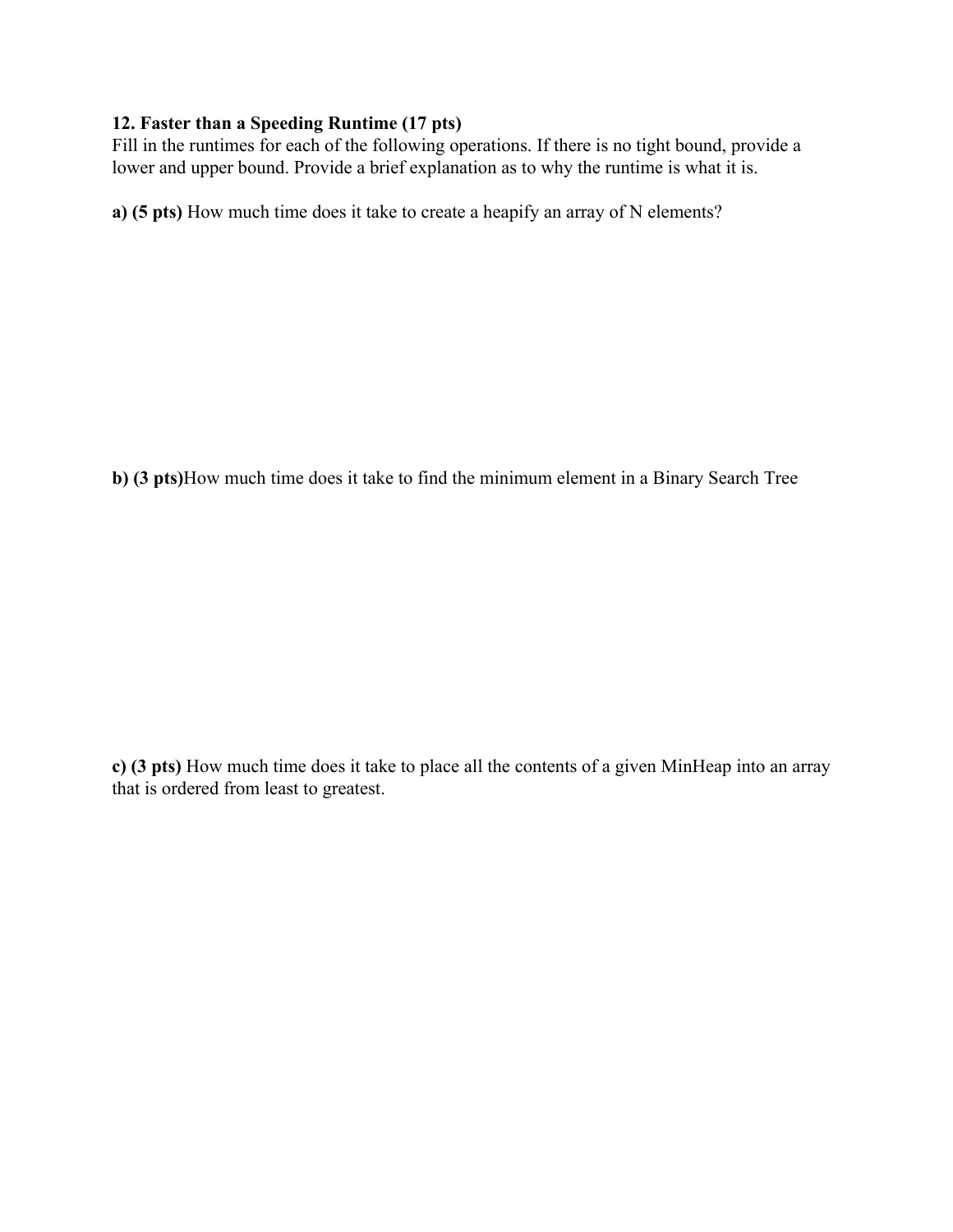**d) (3 pts)** How much time does it take to find the minimum value in a MaxHeap.

**e) (3 pts)** Find the runtime of getting all the words from a trie and then using MSD sort on them.